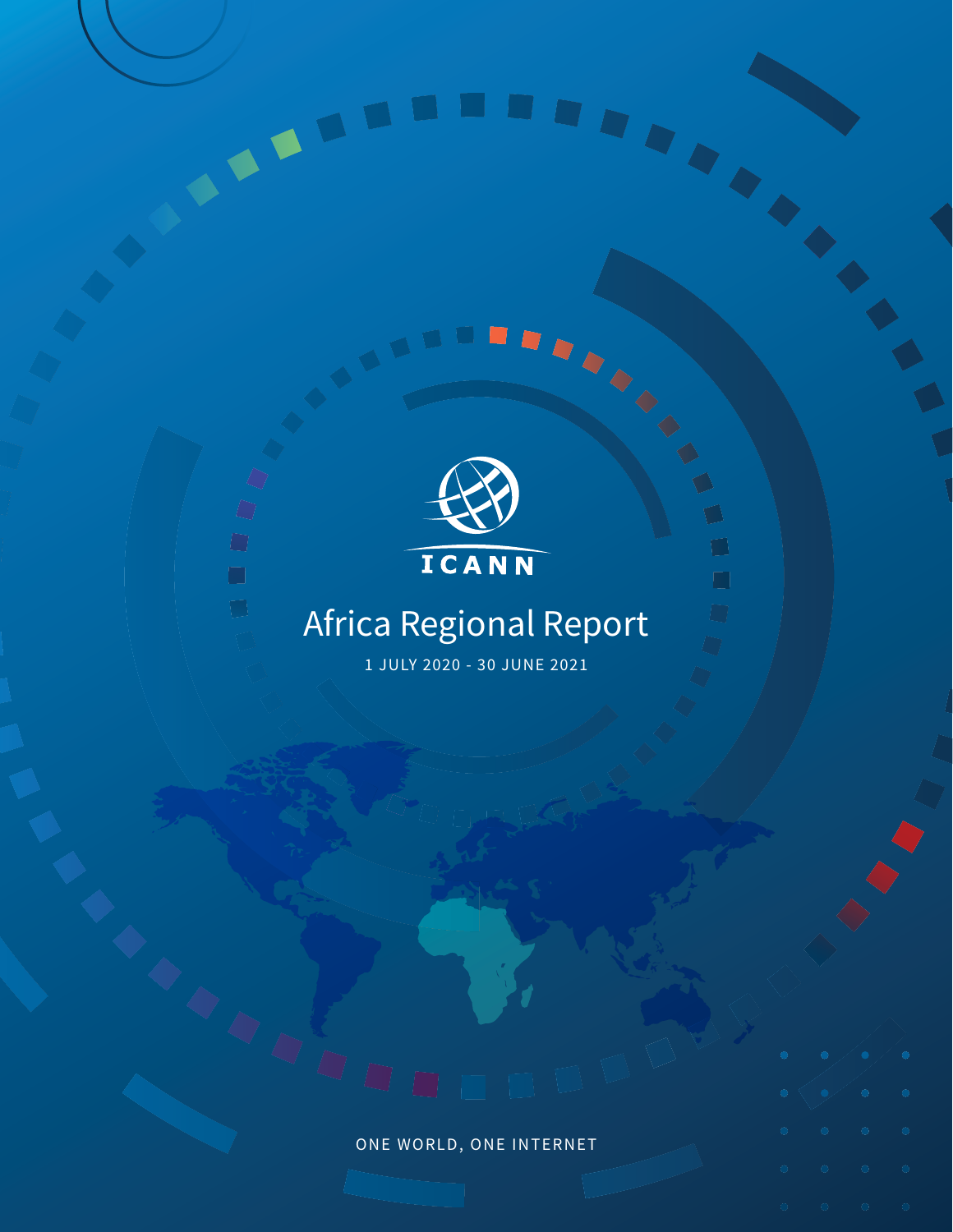### Year at a Glance — Timeline



**The Contract of Street**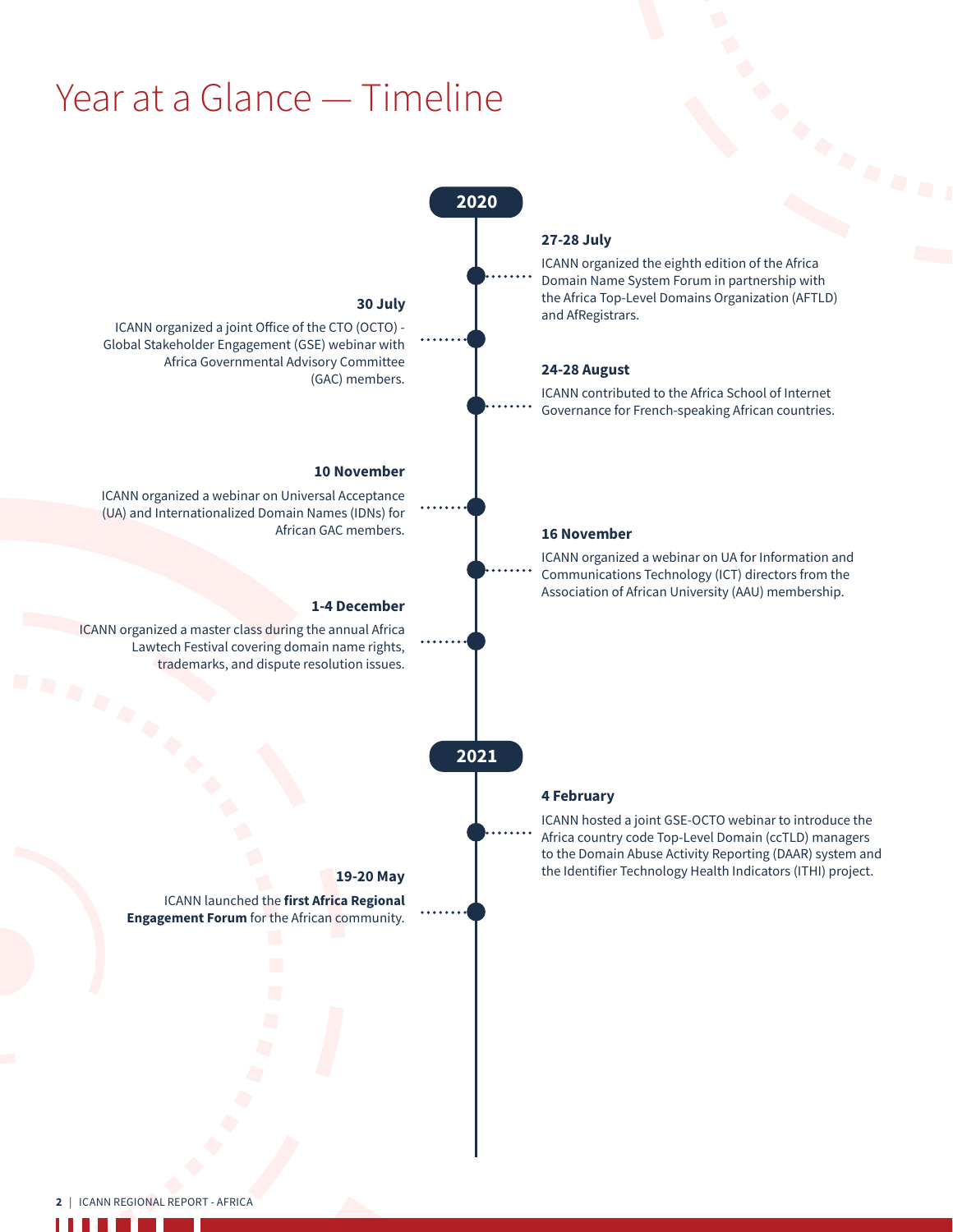## Regional Highlights **Making Africa's Higher Education Email System Universal Acceptance (UA) Ready**

ICANN org joined forces with the Association of African Universities (AAU) to help ensure universal acceptance of domain names and email addresses within university email systems. The objective is to have AAU's 400-plus members make their email system UA compliant by the end of fiscal year 2025. After two webinars, the AAU took appropriate steps to support the organization of email system and universal acceptance compliance workshops in a few universities. Additionally, ICANN org is working on a formal program with AAU to roll-out Email Address Internationalization amongst their membership.

### **Launching Africa Regional Engagement Forum**



More than 210 people attended the virtual two-day Africa Engagement Forum in May, a new regional pilot event dedicated to bringing the African community together and supporting their work within ICANN. The event aimed to collect, update, and synchronize the work done by ICANN in Africa, as well as provided a platform to share direct updates and feedback from the ICANN org staff.

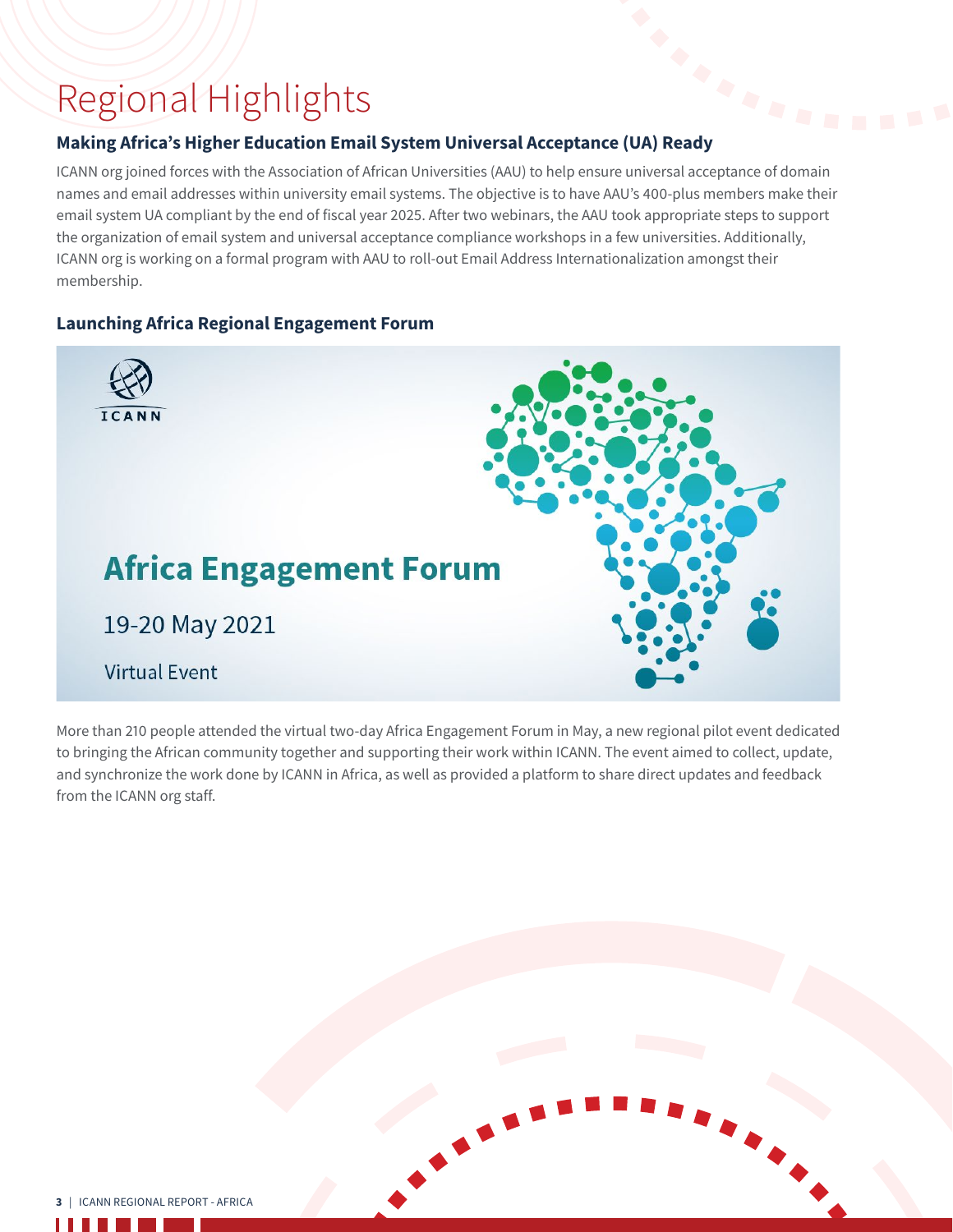# Capacity-Development Activities in Africa

### TRAINING FOR TECHNICAL COMMUNITY

*ICANN org held technical workshops and webinars on DNS Network Security, Domain Name System Security Extensions (DNSSEC) and Universal Acceptance across the region.*

TRAINING FOR LAW ENFORCEMENT AGENCIES

*ICANN org provides training for law enforcement agencies so that they can better handle abuse and misuse related to Internet identifiers.*

### TRAINING FOR NONTECHNICAL COMMUNITY

*The org also regularly helps to build capacity for the community such as accredited registrars and registry operators. In addition, ICANN org engaged with government and civil society for training that is relevant to these sectors.*

Total number of workshops in FY21: 28 Total number of workshops

in FY20: 1

Total number of workshops in FY21: 2 Total number of workshops in FY20: 1

### Total number of workshops in FY21:



Total number of workshops in FY20: 0

### Africa Community Leaders

For the list of Supporting Organization and Advisory Committees leaders, please refer to ICANN's **[FY21 Annual Report](https://www.icann.org/en/system/files/files/annual-report-2021-en.pdf)**, page 109.

### COMMUNITY GROUPS AND POLICY DEVELOPMENT PROCESSES

**Abdulkarim Ayopo Oloyede** — RSSAC Caucus Work Party on Local Perspectives of the Root Server System

### UNIVERSAL ACCEPTANCE AMBASSADORS

**Abdulkarim Ayopo Oloyede** — Nigeria **Malick Alassane** — Benin **Mark Elkins** — South Africa

### UNIVERSAL ACCEPTANCE STEERING GROUP LEADER

**Abdalmonem Galila** (Egypt) — Vice Chair

4 | ICANN REGIONAL REPORT - AFRICA

×.